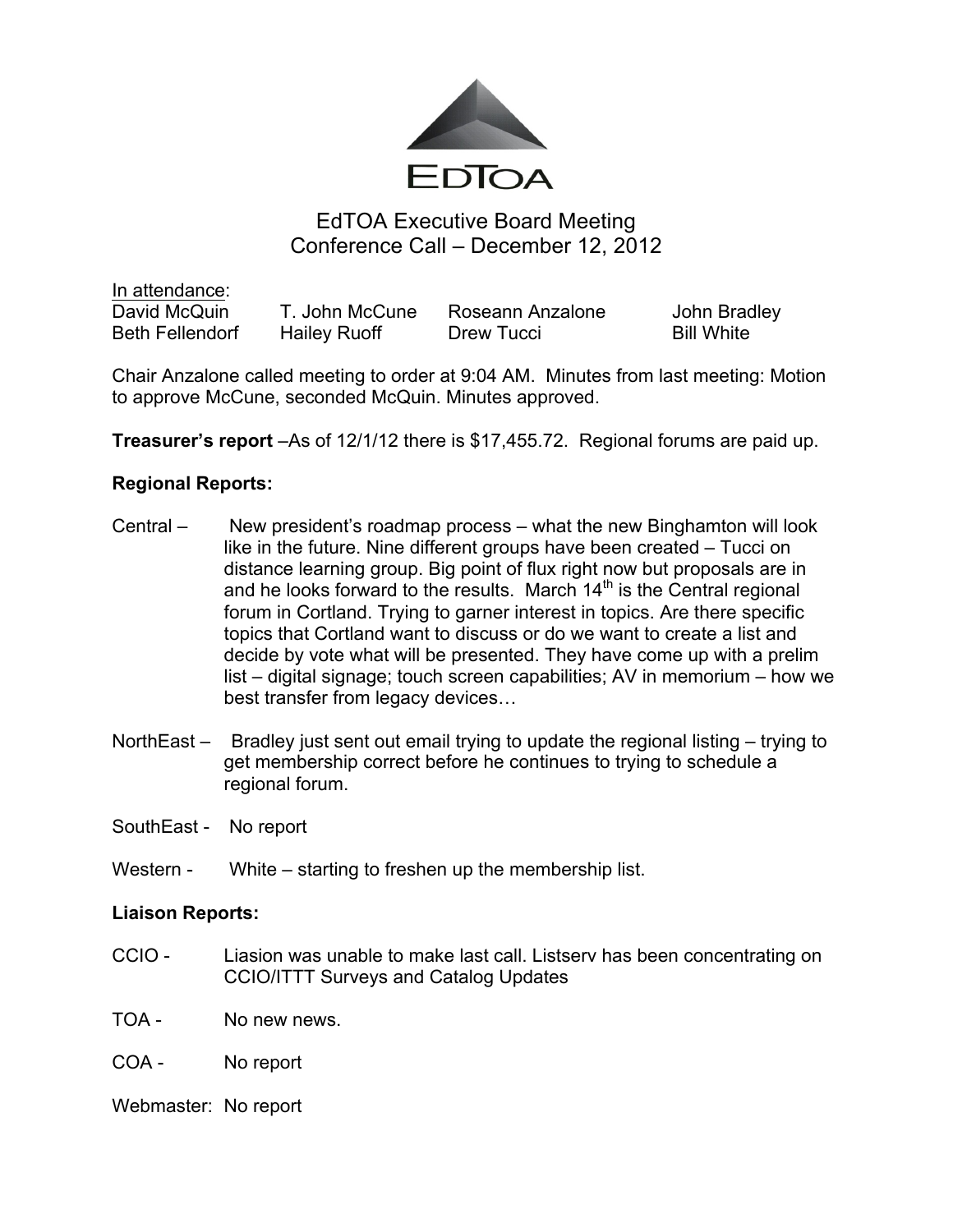# FACT- Report emailed:

- Wizards: The sessions were fantastic! A couple of things that came out of Wizards – lecture capture session by Stillman; Anzalone would like to know how we should move forward. There is a rumor that the Chancellor is making a decision on lecture capture in the beginning of the new year.
- CPD: No report
- STC: As far as we know there is still no date/location for STC. There is a meeting (conference call) tomorrow. McCune sent out session planning sheet, vendor list and contact information. Vendors want to know the dates and locations now and can't commit until those details are finalized. Once you have someone identified McCune needs to know so he can update the list. If you need assistance with a speaker; let him know. If you know anyone who would want to speak, get the contact info to McCune. McQuin spoke to Crestron – they are not willing to sponsor as they will not be participating in conferencing as they have done in the past. They are concentrating on regional events where they can go in depth into their products.

## **Old Business:**

Tentative Regional Meetings for Spring 2012: PLEASE NOTE: You do not need to recreate content – you can absolutely do the same topic across regions to get the best coverage for our membership – easier travel  $\odot$ 

- Western March 29<sup>th</sup> at Fredonia
- Noll says that Downstate is in a delicate situation right now and will probably not be able to have an event there.
- Kahn will be scheduling one at Suffolk.

Anzalone state she is very thankful for all reps being active in getting forums together. Steve Macintosh (via Kahn) sends his regards to his colleagues in SUNY. He is completing his doctorate.

Meeting adjourned at 10:00 am.

Respectfully submitted,

Hailey M. Ruoff **Secretary** 

Current EdTOA Executive Board Representation:

Central: Andrew Tucci, Casey Hickey Western: Bill White, Bill Meyers Northeast: Peter Houghton, John Bradley